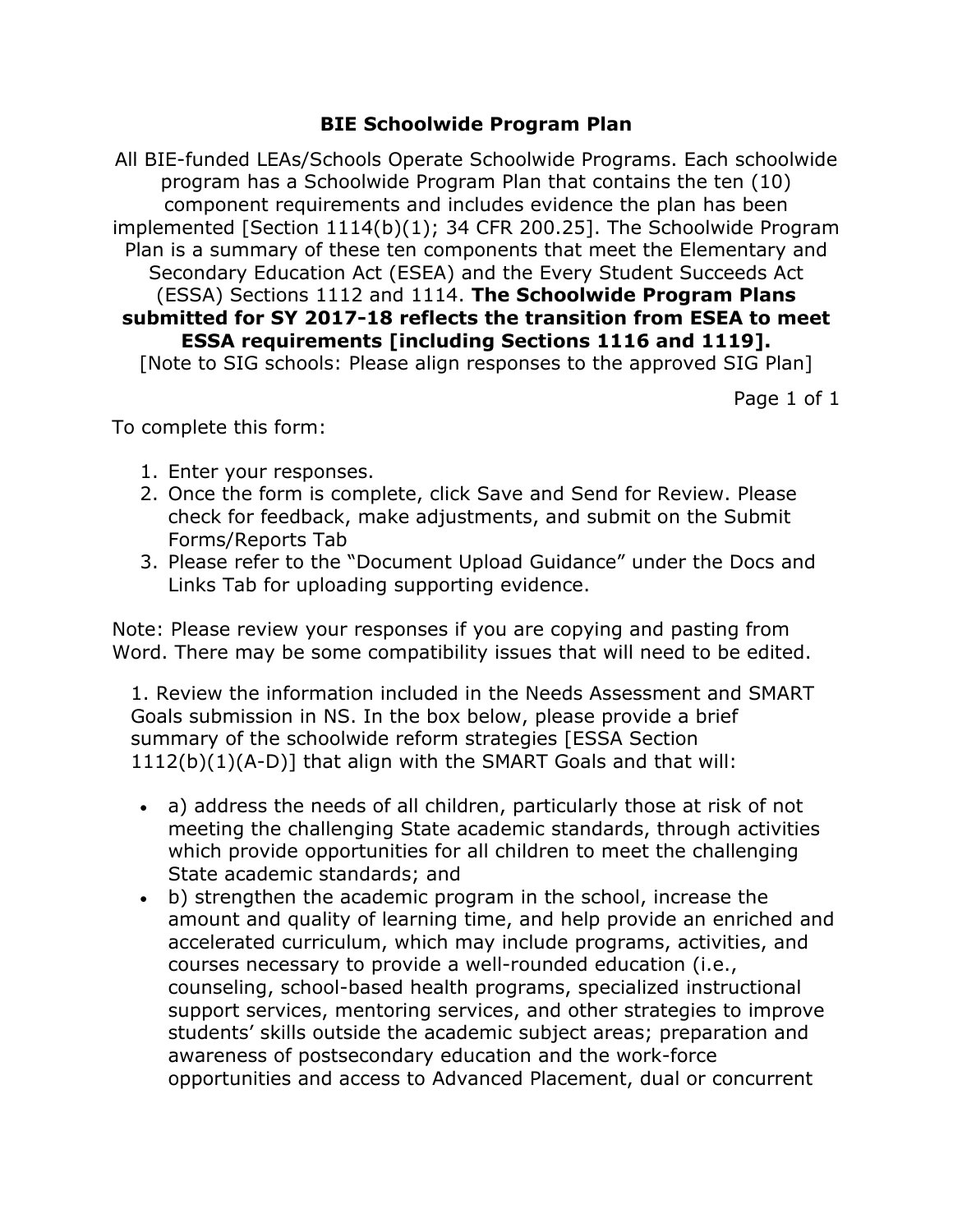enrollment, or early college high schools programs) [ESSA 1112(b)(12)(A)].

a) At St. Stephens Indian School, our SMART goals are based on growth, not proficiency. Therefore, those children "at risk of not meeting the challenging State academic standards" are still able to excel and be a part of meeting the goals at our school. In addition, through the adoption of a new math curriculum (SY17-18), a new English/Language Arts curriculum (SY18-19), and a continuous curriculum review cycle, teachers are provided with various resources and differentiation techniques to utilize to improve student achievement. These resources will also aid in preparing our students for meeting the challenging State academic standards. We are continuing to set time aside to create curriculum maps, alignment guides, and common formative assessments to ensure our students are mastering concepts in all content areas.

b) As stated, our SMART goals are focused on student growth on formative assessments given throughout the year, as well as growth on summative assessments given at the end of each year. Through continued growth, it is our hope that we will strengthen the academic program in the school and that our students will continue achieving at higher levels. We stress the quality of learning time and focus on teaching as much as we can in the time allotted. In addition, with the adoption of new curriculum programs and the development of curriculum maps and alignment documents, rigor is also increasing throughout the school. Our Gifted and Talented program is still in place (K-8) to challenge students who achieve at high levels. At the high school, we have added numerous courses and opportunities for students to receive a more well-rounded education. Students are able to enroll in Honors courses including Creative Writing, College Prep Writing, ACT Prep, Chemistry, Algebra 3, Tribal Economics, Tribal Sovereignty and Treaties, and Honors Arapaho Language. In addition, students are given the opportunity to enroll in dual-enrollment courses at Central Wyoming College or Job Corps to jump start their post-secondary endeavors.

Reviewer Comments:

2. In the block below, please summarize how the school intends to ensure that all teachers and paraprofessionals meet state certification and licensure requirements upon hire. Please upload a copy of the list of teachers and instructional paraprofessionals signed by school administrator attesting that all individuals are state certified and licensed.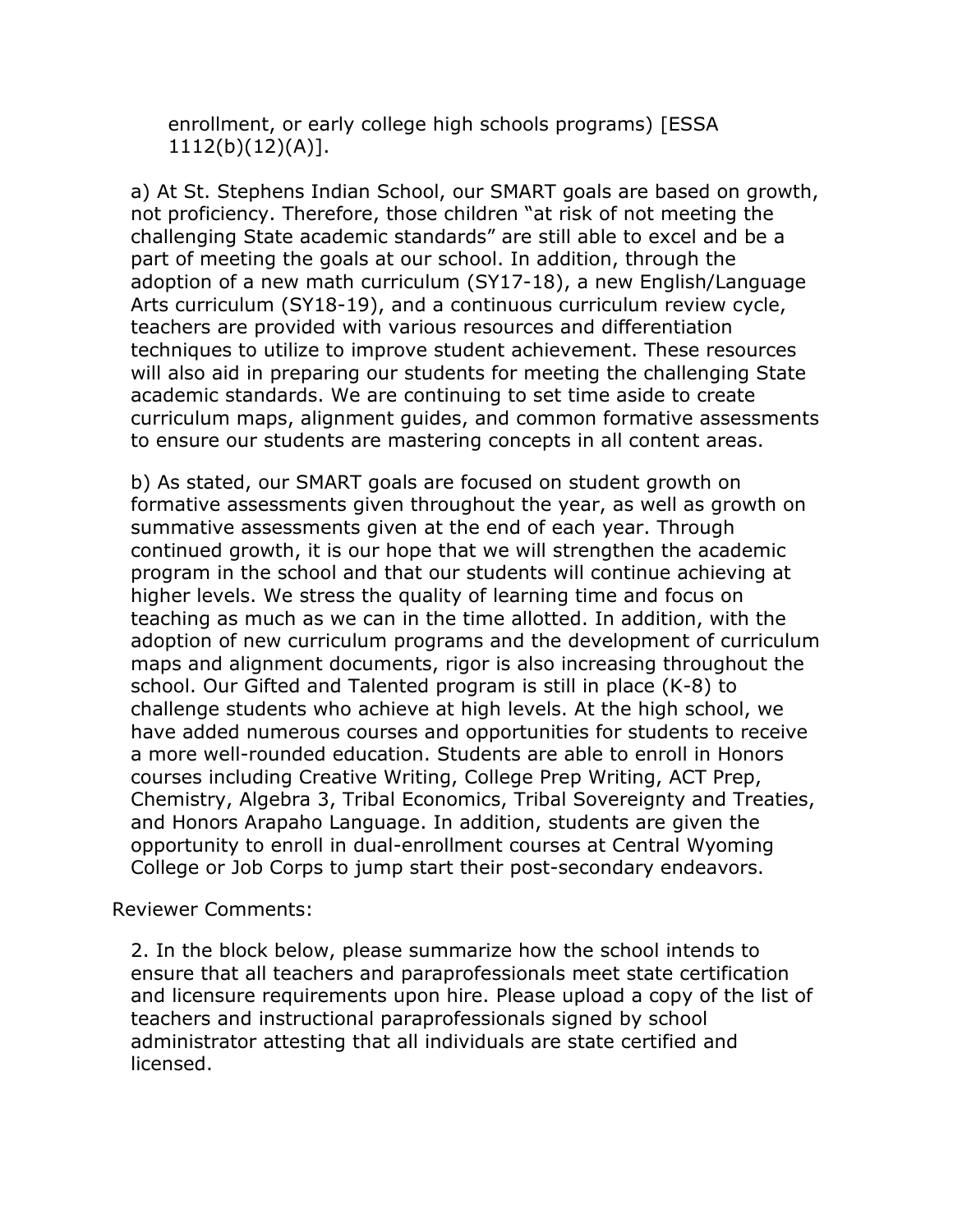[NOTE: A sample Certification Listing can be found under the Docs & Links tab.]

As part of the hiring process, the school asks for teachers and paraprofessionals to provide a copy of their current certification or documentation from PTSB.

Reviewer Comments:

3. In the block below, please provide a summary of the professional development (PD) and other activities for teachers, paraprofessionals, and other school personnel to improve instruction and use of data from academic assessments. This should align with the SMART Goals and with the strategies outlined in Question 1 above. Include a brief description of how all funding is coordinated to address PD needs identified in the Needs Assessment. Please upload supporting evidence (i.e., PD Plan, PD Calendar, contract for PD services, etc.)

The following PD activities took place during the 18-19 school year.

- CPI: Non-Violent Crisis Intervention
- Restorative Justice
- Addressing Challenging Behaviors in Children and Adolescents: A Behavioral Health Perspective
- Strategic Action Plan/Rapid Improvement Indicators school improvement training, setting schoolwide goals, etc.
- Native American Education Conference
- Putting Culture in the Classroom
- Curriculum Trainings (Pearson EnVision, McGraw-Hill/ConnectEd)

An effort is being made to choose PD activities that align to the needs assessment. In addition, we are attempting to use in-house trainers to conduct these PD activities.

For next year, we will conduct a survey to determine which trainings will be the most effective in the eyes of all staff members. We also plan to deploy surveys to analyze the effectiveness of each training.

Reviewer Comments:

4. In the block below, please provide a brief description of the school's efforts and strategies to recruit state certified and licensed teachers to the school and to retain effective teachers, particularly in high-need subject areas. Please upload the Recruitment and Retention plan and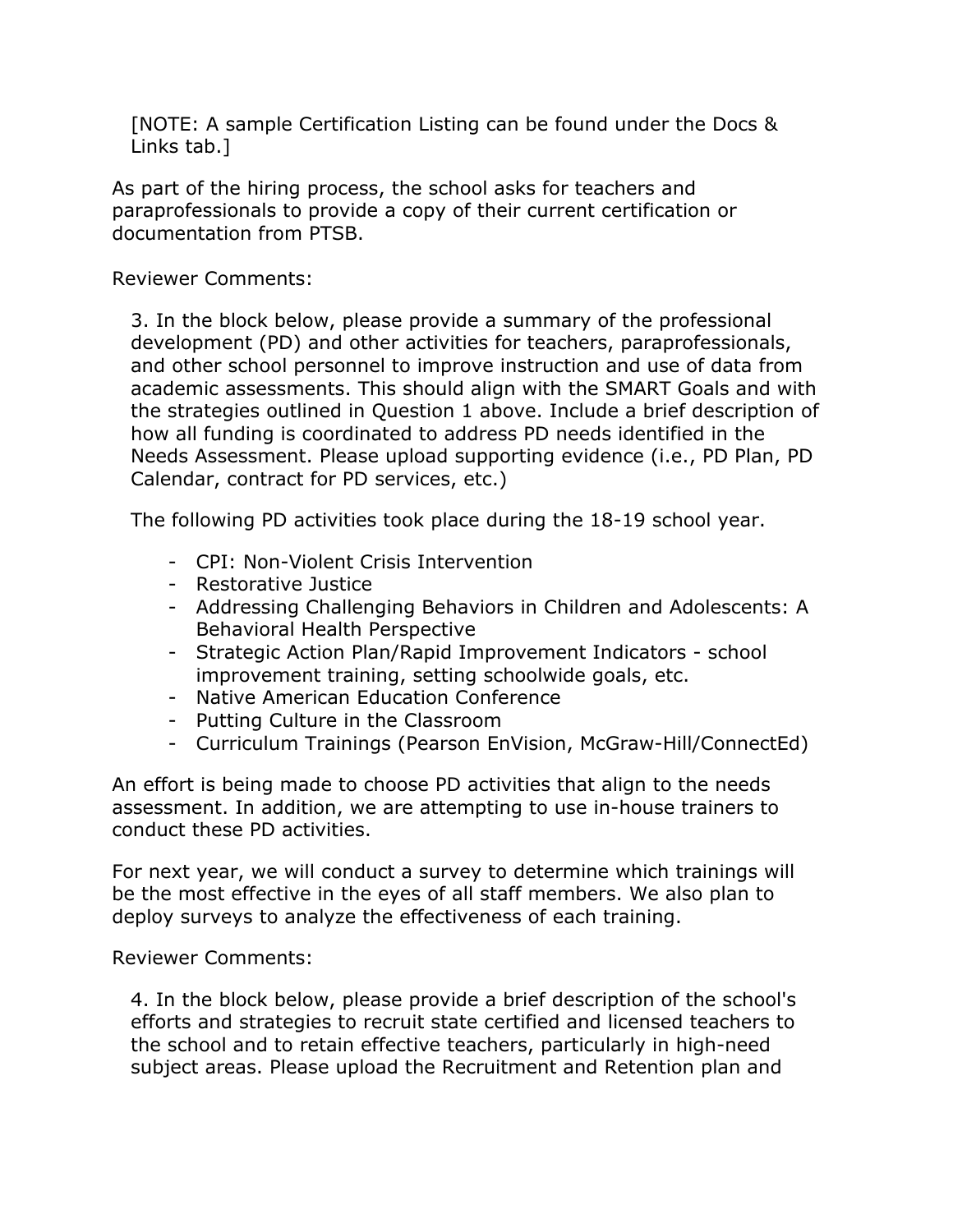other documentation, such as, reward or incentive plans with criteria that includes increased student achievement.

The school sends representatives to various job fairs around the state and in surrounding states. In addition, we have increased our salary scale, offer family health insurance, and have competitive retirement opportunities. We also offer bonuses 2-3 times per year.

The school pays for trainings for teachers and offers reimbursement of college courses upon successful completion. In addition, we attempt to keep class sizes small in an attempt to avoid teacher burnout. Our teacher retention rate, on average, is around 90%.

Reviewer Comments:

5. In the block below, please provide an overview of the school's effective strategies to increase parental involvement/Parent and Family Engagement [ESSA Sections 1112(b)(7) and 1116]. Include a brief description of how the plan addresses the needs identified in the Comprehensive Needs Assessment.

Please upload required supporting documents that support Parent and Family Engagement (i.e., School Parent Compact, Parent and Family Engagement Policy, agenda and sign in sheets for annual meeting, Parents Right-to-Know, etc.)

- The school engages families in meaningful ways, including keeping families informed of their students' academic progress.
- School has a Parental Involvement Plan/Policy.
- School has a District Calendar of parental involvement activities and announces upcoming events on the school website and school Facebook page.
- School has a Parent Advisory Group and a Johnson-O'Malley group. These groups focus on providing an ongoing dialogue between the school and parents and to provide support for student incentive programs within the school.
- Student & Parent Compact is updated yearly with the help of administrators, staff, parents, and community members.
- School report card, assessments, and grading explanations are provided to parents.
- Newsletters are sent to parents and put on the school website to keep the community informed.
- Parent/Teacher conferences and Family Nights are scheduled throughout the year.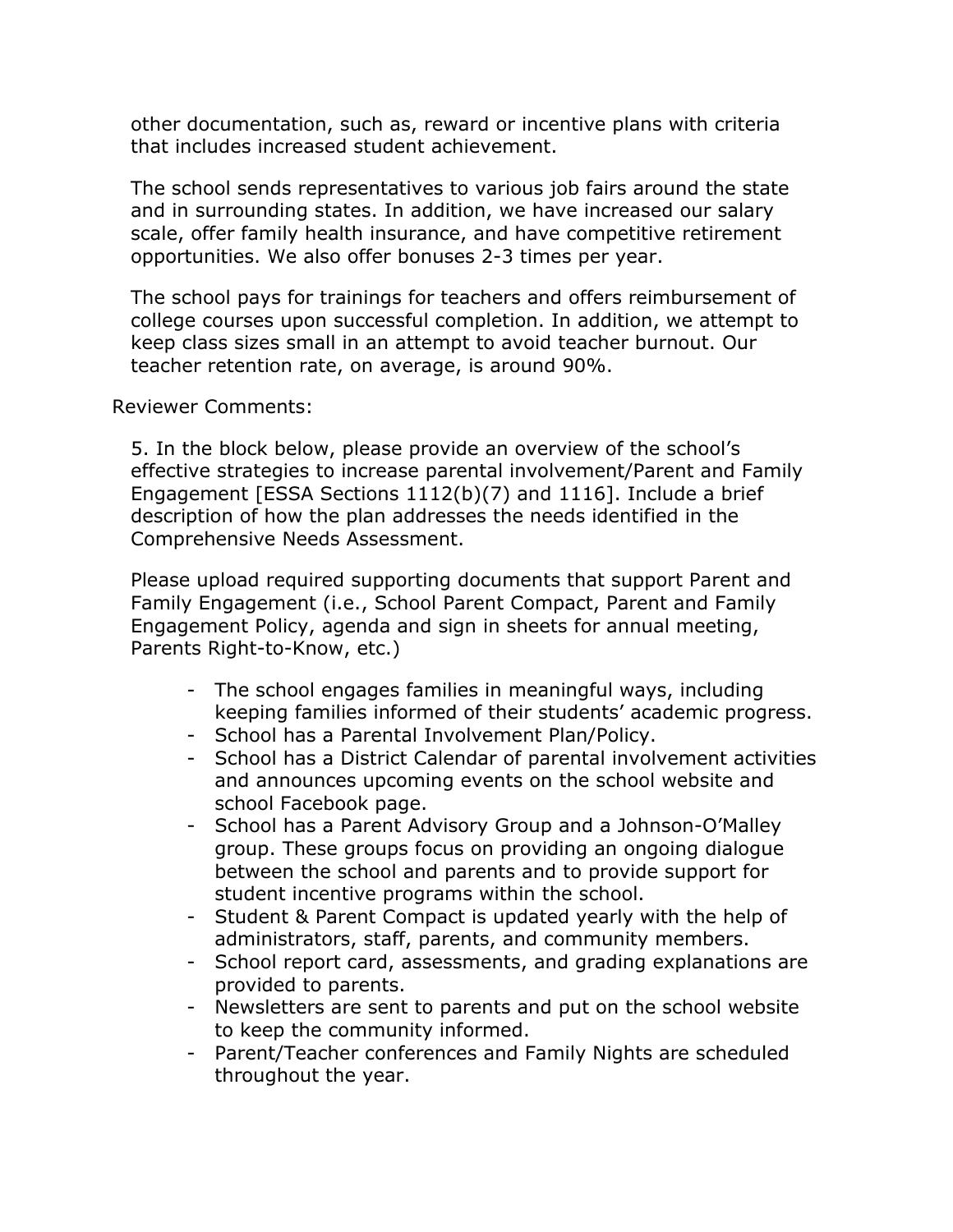- Aggregated student data is published on the school website and training materials are provided to parents on how to read assessments.
- The school send out surveys to families to gain input on the effectiveness of the school.

Reviewer Comments:

6. In the block below, summarize the school's transition plan and strategies to facilitate:

- a) coordination with early childhood programs (i.e., BIE's F.A.C.E. or Head Start, or a tribal preschool programs) and effective transition to the elementary school program [ESSA Sections 1112(b)(10)(A) and 1119], and/or
- b) how the school will facilitate effective transitions for students from middle grades to high school and from high school to postsecondary education (i.e., coordination with institutions of higher education, employers, and other local partners; increase student access to early college high school or dual or concurrent enrollment opportunities, or career counseling to identify student interests and skills) [ESSA Section 1112(b)(10)(A-B)].

Please upload the transition plan(s) and other supporting documentation.

a) St. Stephens Indian School has an MOU with the local Head Start program. Head Start teacher are expected to communicate with our Kindergarten teacher throughout the school year and students from Head Start visit our school each year.

b) To facilitate effective transitions from middle school to high school, we have a "Freshmen Oreintation" that occurs with students from both St. Stephens and Arapahoe Middle Schools. During this orientation, 8<sup>th</sup> grade students tour the high school, are introduced to high school staff members, and are given an opportunity to ask questions about the school. Further, during the last week of July, all incoming freshmen are invited to and expected to attend the "Freshman Leadership Academy" for two days in preparation for the beginning of their high school careers.

To facilitate transitions to post-secondary education, students are given the opportunity to enroll in dual-enrollment courses through CWC and Job Corps. We also take high school students on various college visits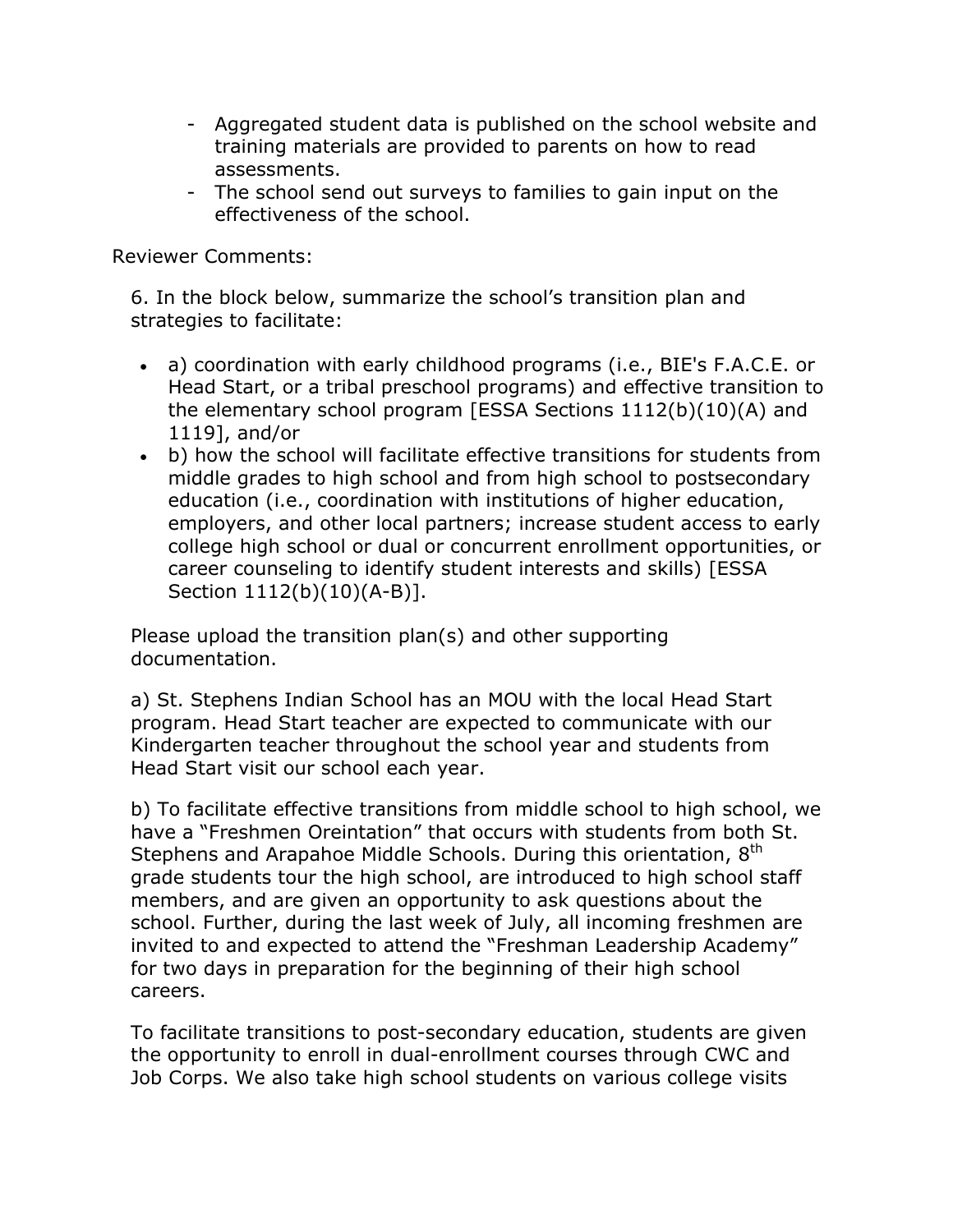and bring in guest speakers from the workforce, military, and colleges to help students become aware of and prepare for life after high school.

Reviewer Comments:

7. Describe how the school will monitor students' progress in meeting the challenging State academic standards by identifying students who may be at risk for academic failure; providing additional educational assistance to individual students determined in need of help in meeting the challenging State academic standards; and identifying and implementing instructional and other strategies intended to strengthen academic programs and improve school conditions for student learning.

We are attempting to become a very data-driven institution. We have implemented various assessments that focus on early diagnosis and intervention. One of these assessment is a reading fluency assessment that tests not only students' ability to read, but also their comprehension.

All of our data will be stored in Goggle Drive and will only be shared with appropriate staff members to maintain confidentiality. We are also working towards building data walls that display student achievement data on formative (NWEA MAP) and summative (WY-TOPP and ACT) assessments.

Reviewer Comments:

8. Check the ESEA programs that are consolidated for meeting the requirement of coordination and integration of Federal, State, and local services and programs.

- $\overline{\mathcal{L}_{\mathcal{A}}^{\mathcal{A}}}$ SIG 1003(a) and/or (g)
- $\overline{\mathbf{v}}$ Title IA
- $\overline{\mathbf{v}}$ Title IIA
- $\Box$ Title IVB
- $\overline{\mathbf{v}}$ Title VI
- $\overline{\mathbf{v}}$ Title X, C
- $\Box$ Title VIIA Indian Education Act

Describe how the school will use reserved funds to provide services for students who enroll in the school and who meet the definition of living in a homeless situation [ESSA Sections 1112(b)(5) and  $1113(c)(3)(A)$ ].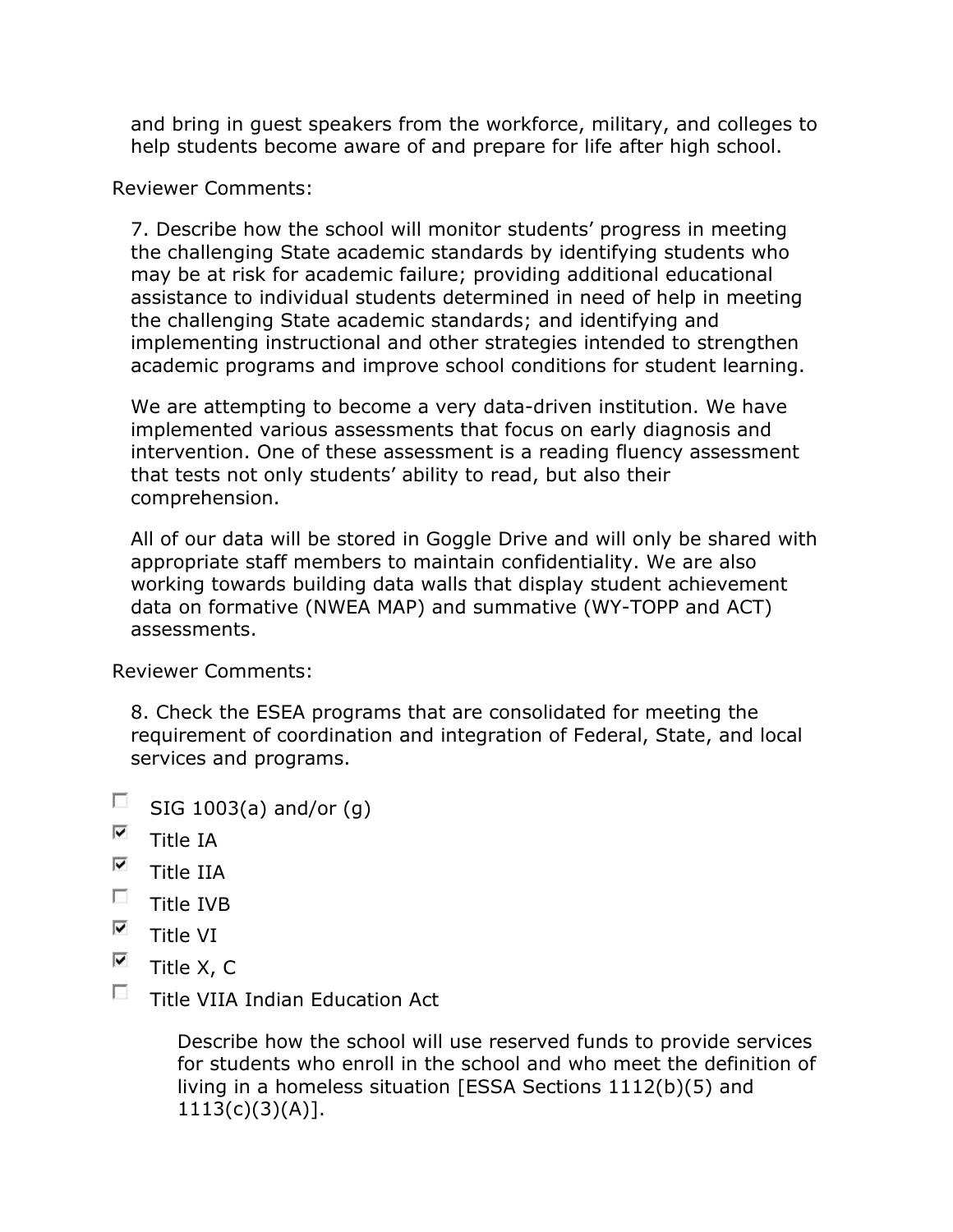The school will use reserved funds, through the McKinney-Vento Program to provide clothing and materials to students who meet the definition of living in a homeless situation.

Reviewer Comments:

9. Describe how the school will use reserved funds to provide services for children living in local institutions for neglected or delinquent children, and for neglected and delinquent children in community day school programs [ESSA Sections  $1112(b)(6)$  and  $1113(c)(3)(A)$ ].

Title X, Part C, McKinney-Vento provides federal funding to ensure enrollment and educational stability for our homeless children and youth. All students are provided opportunities for culture and language (CFR § 39.130), special programs, and, athletics. The district also strives for a holistic approach to include counseling services, behavior intervention plans/contracts, and transitional services for high school students.

Reviewer Comments:

10. Describe how the school will assist in identifying and serving gifted and talented students and in developing effective school library programs to provide students an opportunity to develop [ESSA Sections 1112(b)(13)].

Teachers have the ability to refer students to the Gifted and Talented program. Once referred, students are given various multiple intelligences assessments and, based on their performance, are accepted into the program. Once in the program, the school assists in serving these students by providing opportunities for them to complete various projects and activities.

The school assists in developing effective school library programs by offering a wide variety of resources to our students.

Reviewer Comments:

11. Describe how the schoolwide program is annually evaluated [ESSA Sec. 1114(b)(2)(B)(iii); CFR 200.26(c)]. Please include the Indicators of Effective Practice the school has selected that align with the strategies described above.

The schoolwide program is continuously evaluated by our "BIE Leadership Team" to ensure that progress is being made towards our school improvement efforts. This team utilizes the Rapid Improvement